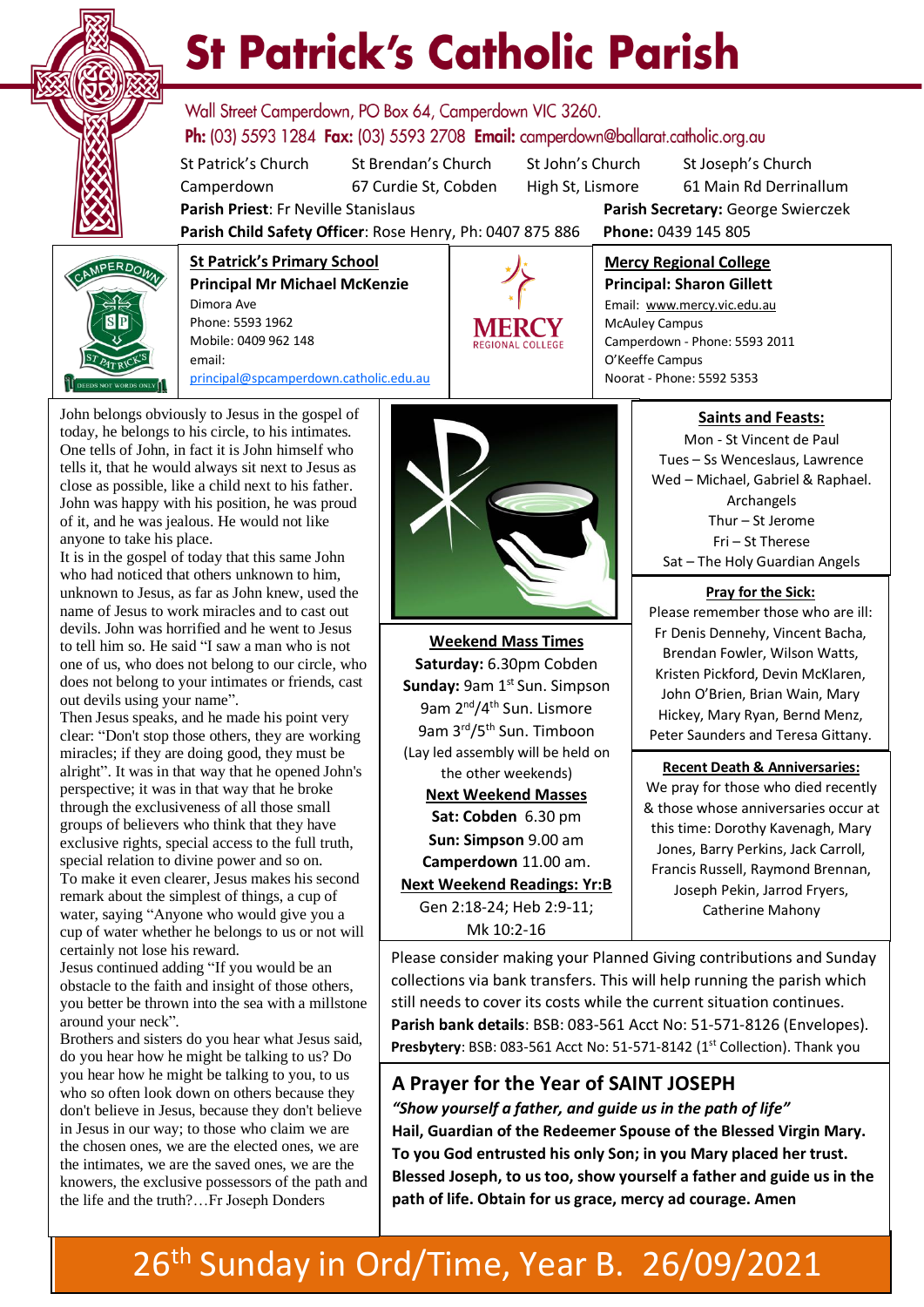#### **Novel coronavirus (COVID-19)**

#### **Please note: Due to the confirmation of COVID exposure sites in Camperdown, Masses in Cobden and Camperdown have been cancelled this weekend.**

#### **Victoria's Roadmap and Vaccination**

#### **Hello Everyone.**

Last Sunday, the state government presented "Victoria's Roadmap", indicating stages on the road that will take us through the COVID pandemic. A key principle of the roadmap is that the more people are vaccinated, the more people will be able to gather in larger groups. This will include gatherings for worship.

For Regional Victoria, from October 26, people who are fully vaccinated will be able to gather for Mass in greater numbers. There will be a further increase in the numbers from November 5, but again, this will only be for people who can provide evidence that they are fully vaccinated. For gatherings where the vaccination status is unknown, the number will continue to be capped at 20.

This provides an extra incentive to be vaccinated. The basic reasons for vaccination are to protect our own health and the health of people around us. A further reason is so that we might gather in larger groups for liturgy and for the many other events that enrich our lives as communities.

So, I encourage everyone throughout our diocese to be vaccinated. I received my first vaccination in July and I have made my appointment for my second dose. I urge the priests and people of our parishes to be fully vaccinated as soon as possible. This will be good for our own health and the health of our families. It will also hasten the day when we will be able to come together again as local communities to praise God and share with one another in person. **God bless you all. Bishop Paul**

Keep up-to-date with the latest COVID-19 restrictions on the government

website [https://www.coronavirus.vic.gov.au/religion-and-ceremony-regional-victoria.](https://www.coronavirus.vic.gov.au/religion-and-ceremony-regional-victoria) Updates are also be available from the diocesan website [https://www.ballarat.catholic.org.au/coronavirus-the-churchs](https://www.ballarat.catholic.org.au/coronavirus-the-churchs-information-and-advice-2/)[information-and-advice-2/](https://www.ballarat.catholic.org.au/coronavirus-the-churchs-information-and-advice-2/).

#### **Mass gatherings for this weekend cancelled**.

**Sunday 3rd October Group B**: David & Jan Brewer, Ray Brewer, Dot Benson, Margaret Patterson, Glenda Lucas, Sherrine Swayn, Sandra Stephens, Di Searle, Pat & Lynette Hickey, Margaret Sinnott, Peter & Helen O'Sullivan, Bob & Annette Gardner, Andrew O'Flynn.

**Sunday 10th October Group A**: Rob & Maureen Larkins, Johanna Dickenburg, Lanie Burkett, Annette Mulholland, Maureen Macauley, Frank & Carmel Conheady, Des & Margaret Russell, Kath Sinnott, Peter Sumner, Margaret Fleming, John Larkins, Tony & Trish O'Leary, Michael & Judy Conheady, Brian & Coral McCarthy.

#### **Our Diocesan Community – Issue 3, 2021**

Planning for the final issue of Our Diocesan Community (ODC) 2021 is underway and we invite your contributions. We will continue the 2021 themes of *Plenary Council / Year of St Joseph / Year of the Family.* The latest date for submissions to this issue is **Friday, October 1, 2021. To:** [odc@ballarat.catholic.org.au.](mailto:odc@ballarat.catholic.org.au) **The First General Assembly of the Fifth Plenary Council of Australia opens with Mass at 2.00pm AEDT from St Mary's Cathedral, Perth on Sunday, October 3.** The historic event will develop concrete proposals to create a more missionary, Christ-centred Church in Australia. Watch the live-streamed Mass and access other information on the Plenary Council website at [www.plenarycouncil.catholic.org.au.](http://www.plenarycouncil.catholic.org.au/) Key moments during the First General Assembly will be live-streamed between October3 and 10. They will include daily Masses, morning prayer for Plenary Council members and sharing of the fruits of discernment. All found at [www.plenarycouncil.catholic.org.au](http://www.plenarycouncil.catholic.org.au/) or through the diocesan website [www.ballarat.catholic.org.au](http://www.ballarat.catholic.org.au/) **Migrant & Refugee Sunday 2021 – September 26**

Pope Francis has chosen the theme, Towards An Ever Wider "We", for the 107th World Day of Migrant and Refugees, commemorated in Australia on Sunday, September 26, 2021. Download the 2021 kit from the Australian Catholic Migrant & Refugee Office [https://www.acmro.catholic.org.au/resources/migrant-refugee](https://www.acmro.catholic.org.au/resources/migrant-refugee-kit/booklet)[kit/booklet](https://www.acmro.catholic.org.au/resources/migrant-refugee-kit/booklet)

**Season of Creation: September 1 – October 4, 2021** Resources for parishes to celebrate the Season of Creation are available from the diocesan website [https://www.ballarat.catholic.org.au/services-agencies-](https://www.ballarat.catholic.org.au/services-agencies-2/welfare/catholic-earthcare-ballarat-diocese/season-of-creation-2021/)[2/welfare/catholic-earthcare-ballarat-diocese/season-of-creation-2021/](https://www.ballarat.catholic.org.au/services-agencies-2/welfare/catholic-earthcare-ballarat-diocese/season-of-creation-2021/)

We are a Child-safe, Welcoming and Environmentally-friendly Parish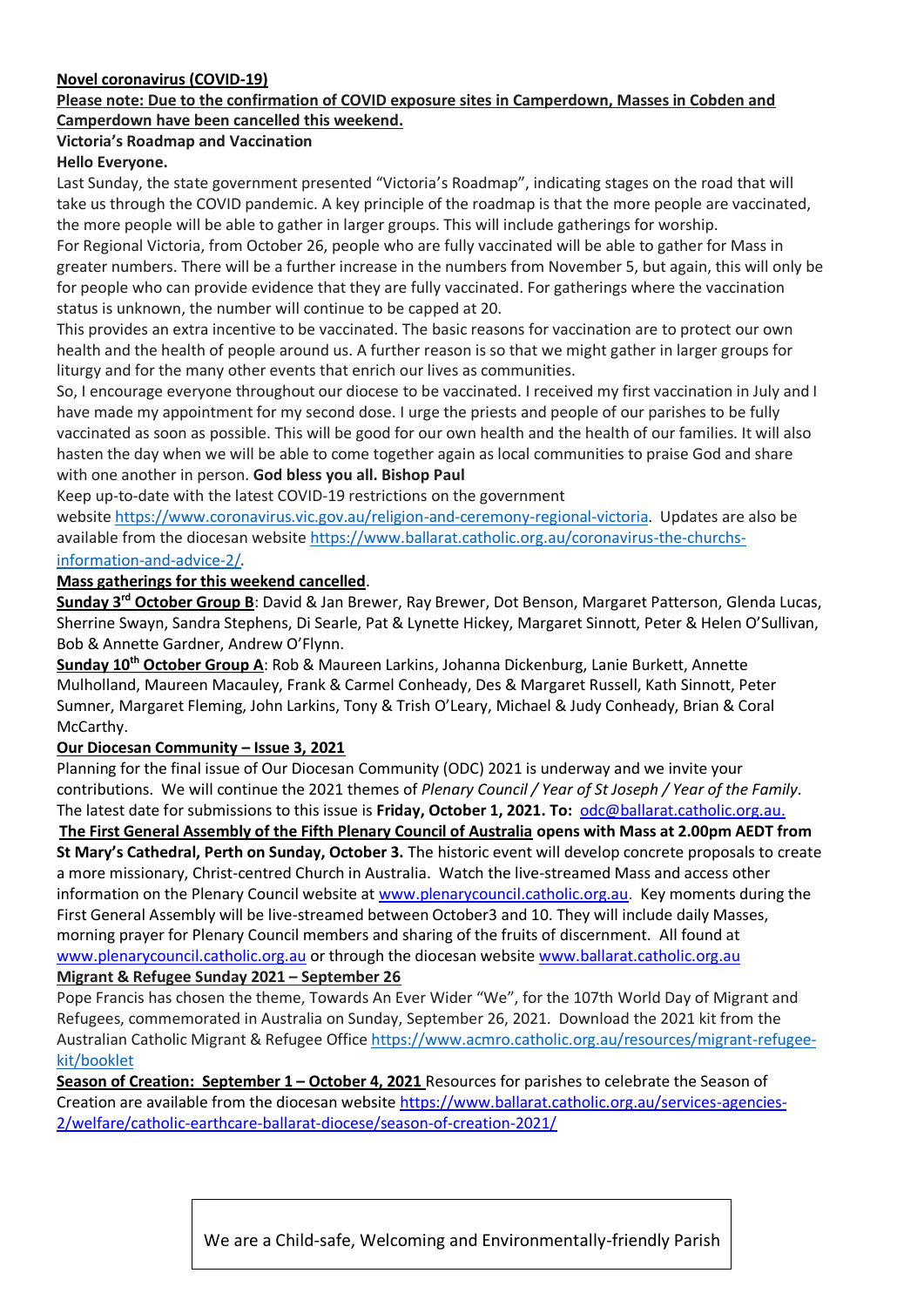## *Get Ready to Fly!*



**Since 1961 Palms Australia** has quietly prepared and supported humble Catholics like you for mission. It's our response as church to calls from Australian and overseas communities to help bring opportunity to the poor. Sharing your skills with local co-workers helps them to develop their essential community organisations. Improving their self-reliance aids sustainable poverty reduction and removes dependence on foreign aid and influence. Your relationships within the local community will transform your heart and soul. To be prepared for a 2022 placement **CLICK AND ENQUIRE HERE by Friday October 29. Visit palms.org.au Email palms@palms.org.au or call Christine on 02 9560 5333**

### **LITURGY OF THE WORD**

#### **First Reading: Nm 11:25-29**

A reading from the book of Numbers

#### *Are you jealous on my account? Who decrees that all people may prophesy?*

The Lord came down in the Cloud. He spoke with Moses, but took some of the spirit that was on him and put it on the seventy elders. When the spirit came on them they prophesied, but not again.

Two men had stayed back in the camp; one was called Eldad and the other Medad. The spirit came down on them; though they had not gone to the Tent, their names were enrolled among the rest. These began to prophesy in the camp. The young man ran to tell this to Moses, 'Look', he said, 'Eldad and Medad are prophesying in the camp.' Then said Joshua the son of Nun, who had served Moses from his youth, 'My Lord Moses, stop them!' Moses answered him, 'Are you jealous on my account? If only the whole people of the Lord were prophets, and the Lord gave his Spirit to them all!'

**This is the Word of the Lord.**

#### **Responsorial Psalm** Ps 18:8. 10. 12-14. R. v.9

- (R.) The precepts of the Lord give joy to the heart.
- 1. The law of the Lord is perfect, it revives the soul. The rule of the Lord is to be trusted, it gives wisdom to the simple.  $(R<sub>.</sub>)$
- 2. The fear of the Lord is holy, abiding for ever. The decrees of the Lord are truth and all of them just. (R.)
- 3. So in them your servant finds instructions; great reward is in their keeping. But who can detect all his errors? From hidden faults acquit me. (R.)
- 4. From presumption restrain your servant and let it not rule me. Then shall I be blameless, clean from grave sin. (R.)

#### **Second Reading** Jas 5:1-6

A reading from the letter of St James

#### *Your wealth is rotting.*

An answer for the rich. Start crying, weep for the miseries that are coming to you. Your wealth is all rotting, your clothes are all eaten up by moths. All your gold and your silver are corroding away, and the same corrosion will be your own sentence, and eat into your body. It was a burning fire that you stored up as your treasure for the last days. Labourers mowed your fields, and you cheated them – listen to the wages that you kept back, calling

# 26<sup>th</sup> Sunday in Ord/Time, Year B. 26/09/2021